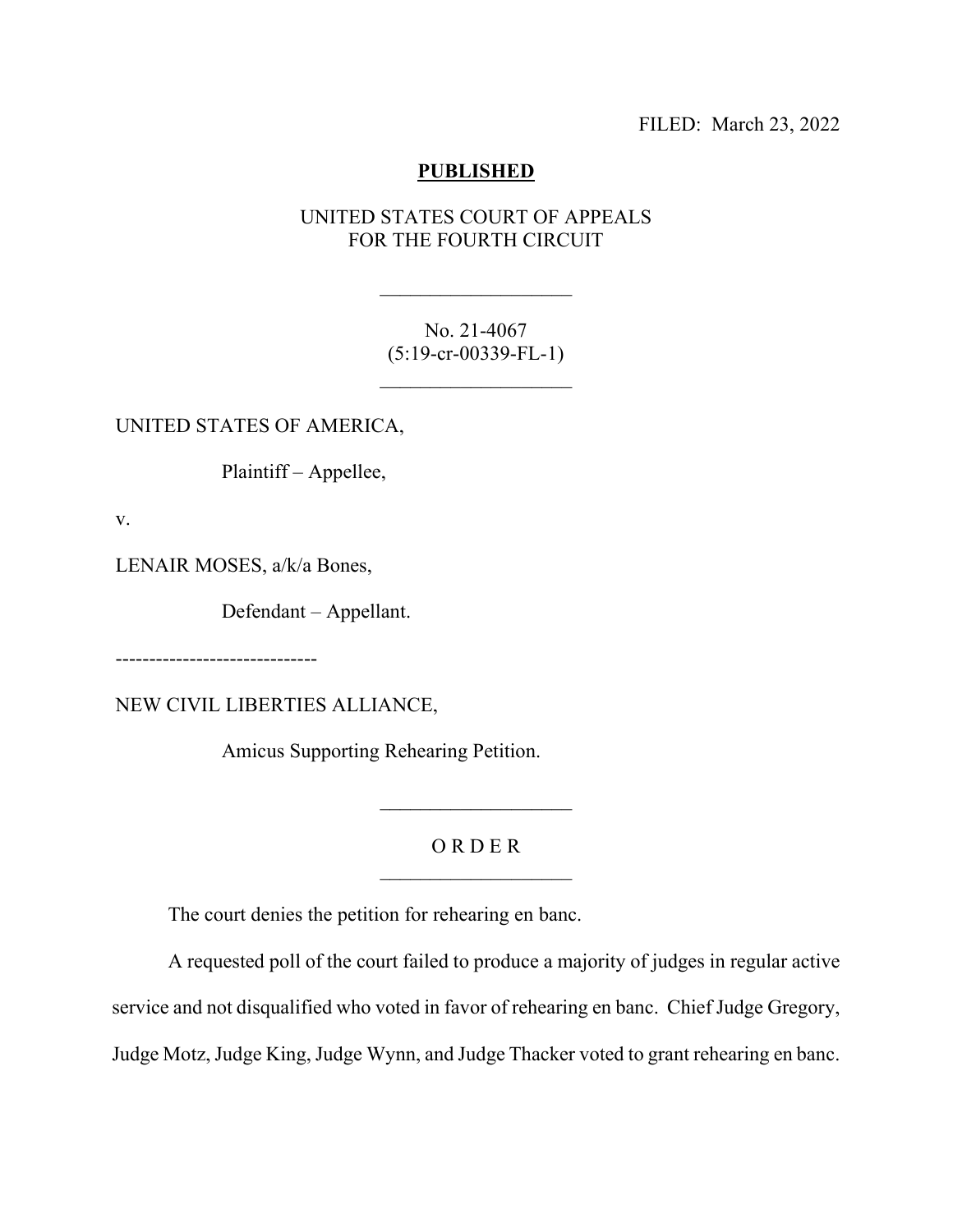Judge Wilkinson, Judge Niemeyer, Judge Agee, Judge Diaz, Judge Harris, Judge Richardson, Judge Quattlebaum, Judge Rushing, and Judge Heytens voted to deny rehearing en banc.

The court further denies the motion for rehearing before the panel. Judge Niemeyer and Judge Cullen voted to deny panel rehearing, and Judge King voted to grant panel rehearing.

Judge Niemeyer wrote an opinion supporting the denial of rehearing en banc. Judge Motz wrote an opinion dissenting from the denial of rehearing en banc and voting to grant rehearing en banc, in which Judges King, Wynn, and Thacker joined. Judge Wynn wrote an opinion voting to grant rehearing en banc, in which Judges Motz, King, and Thacker joined.

Entered at the direction of Judge Niemeyer.

For the Court

/s/ Patricia S. Connor, Clerk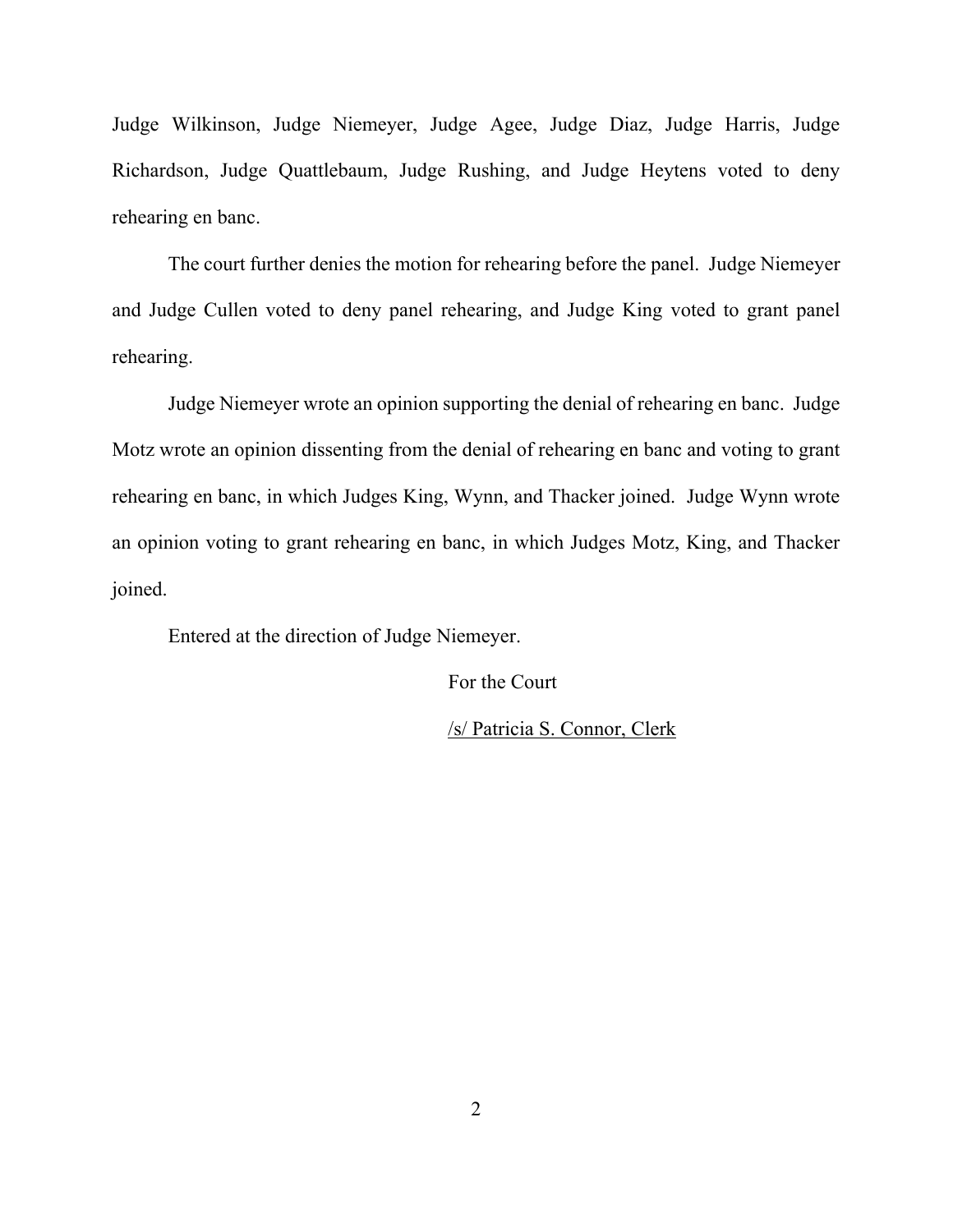NIEMEYER, Circuit Judge, supporting the denial of rehearing en banc:

At the root of this case lies the question of whether the Supreme Court's decision in *Kisor v. Wilkie*, 139 S. Ct. 2400 (2019), overruled its earlier decision in *Stinson v. United States*, 508 U.S. 36 (1993), for determining the enforceability of and weight to be given the official commentary of the Sentencing Guidelines. *Stinson* held that Guidelines commentary, *even when the related Guideline is unambiguous*, is authoritative and binding on courts, unless the commentary is inconsistent with law or the Guideline itself. *Id*. at 38, 43, 44. *Kisor*, on the other hand, limited controlling deference to an executive agency's reasonable interpretation of its own regulations to where "the regulation is *genuinely ambiguous*." 139 S. Ct. at 2415 (emphasis added). Thus, under *Stinson*, Guidelines commentary would be authoritative and binding regardless of whether the Guideline to which it is attached is ambiguous, whereas under *Kisor*, Guidelines commentary would receive such deference only if the Guideline were "genuinely ambiguous." The distinction is meaningful to federal courts' continuing reliance on Guidelines commentary when sentencing criminal defendants.

The panel concluded that until the Supreme Court expresses its view on the point, we should not hold that the Court has overruled one of its earlier opinions, recognizing the Court's instruction that "it is this Court's prerogative alone to overrule one of its precedents." *State Oil Co. v. Khan*, 522 U.S. 3, 20 (1997); *see also Payne v. Taslimi*, 998 F.3d 648, 654 (4th Cir. 2021) ("It is beyond our power to disregard a Supreme Court decision, even if we are sure the Supreme Court is soon to overrule it"), *cert. denied*, 142 S.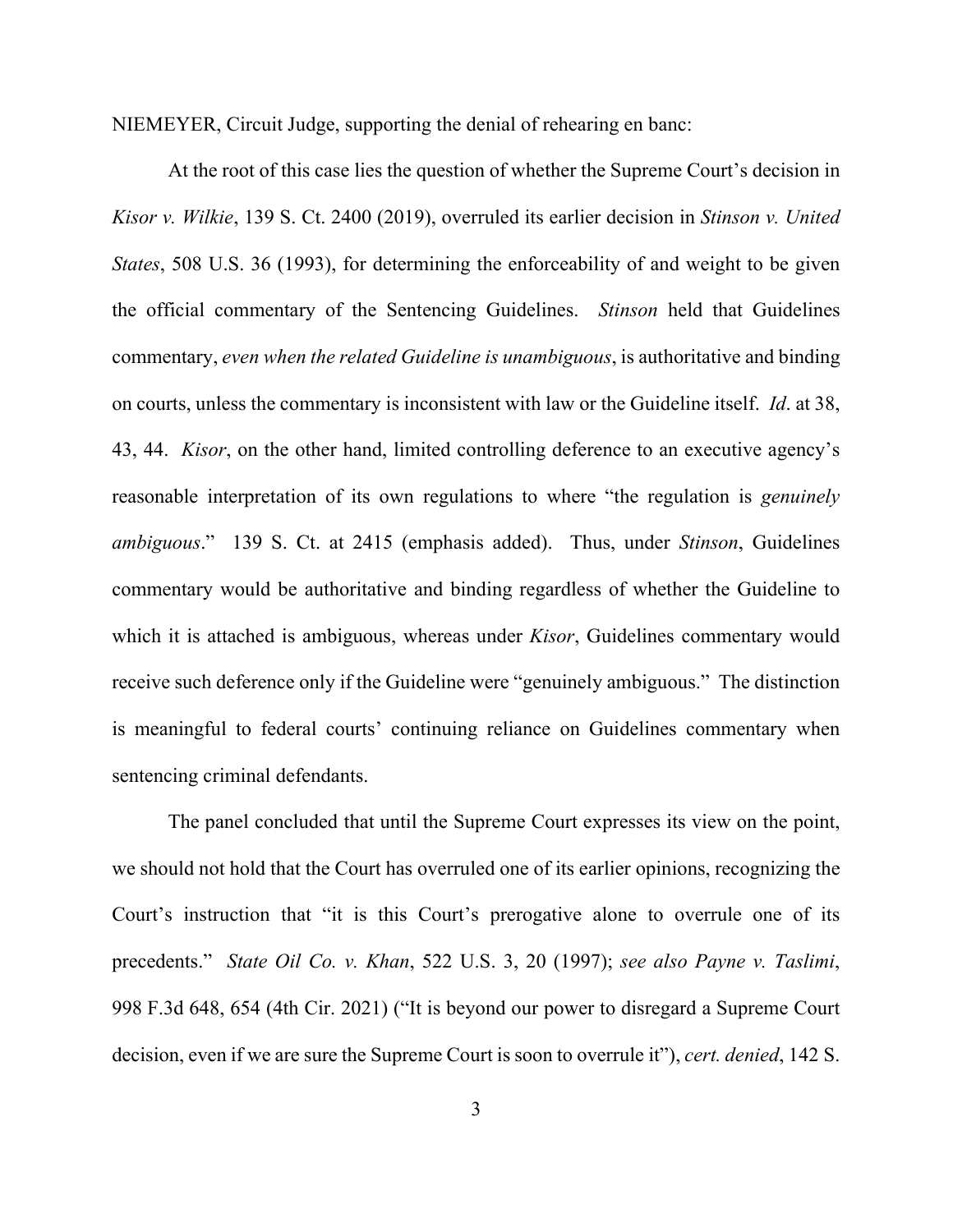Ct. 716 (2021). Accordingly, the panel concluded that in determining the enforceability of and weight to be given Guidelines commentary — which was the precise issue before the Court in *Stinson*, but not in *Kisor* — we should continue to apply *Stinson*.

While this case was pending in this court and the panel opinion was being prepared, another case, *United States v. Campbell*, 22 F.4th 438 (4th Cir. 2022), was also pending before another panel as the opinion was being prepared. The opinion in *Campbell*, however, was filed several days before the opinion in this case.

*Campbell* held that a prior conviction for a "controlled substance offense," as that term is defined in U.S.S.G. § 4B1.2(b), does not include a conviction for "*attempting* to commit such [an] offense[]," as stated in the commentary to that Guideline. U.S.S.G. § 4B1.2 cmt. n.1 (emphasis added). The court concluded that the commentary was "plainly" inconsistent with the Guideline because "an attempt offense . . . is not a 'controlled substance offense,'" as the latter is defined in the Guideline itself. *Campbell*, 22 F.4th at 444. Applying the guidance of *Stinson* "that commentary to the Sentencing Guidelines 'is authoritative unless it . . . is *inconsistent* with . . . [the] guideline,'" the court therefore held that the commentary before it was unenforceable. *Id*. (emphasis added) (quoting *Stinson*, 508 U.S. at 38). The *Campbell* court also provided additional but *conditional* support to its holding, stating that "*if there were any doubt* that under *Stinson* the plain text requires this result," then *Kisor* would also support it, *id.* (emphasis added), as the *Kisor* Court held that a court is not to afford controlling deference to an agency's interpretation of its own regulation unless the regulation is found to be "genuinely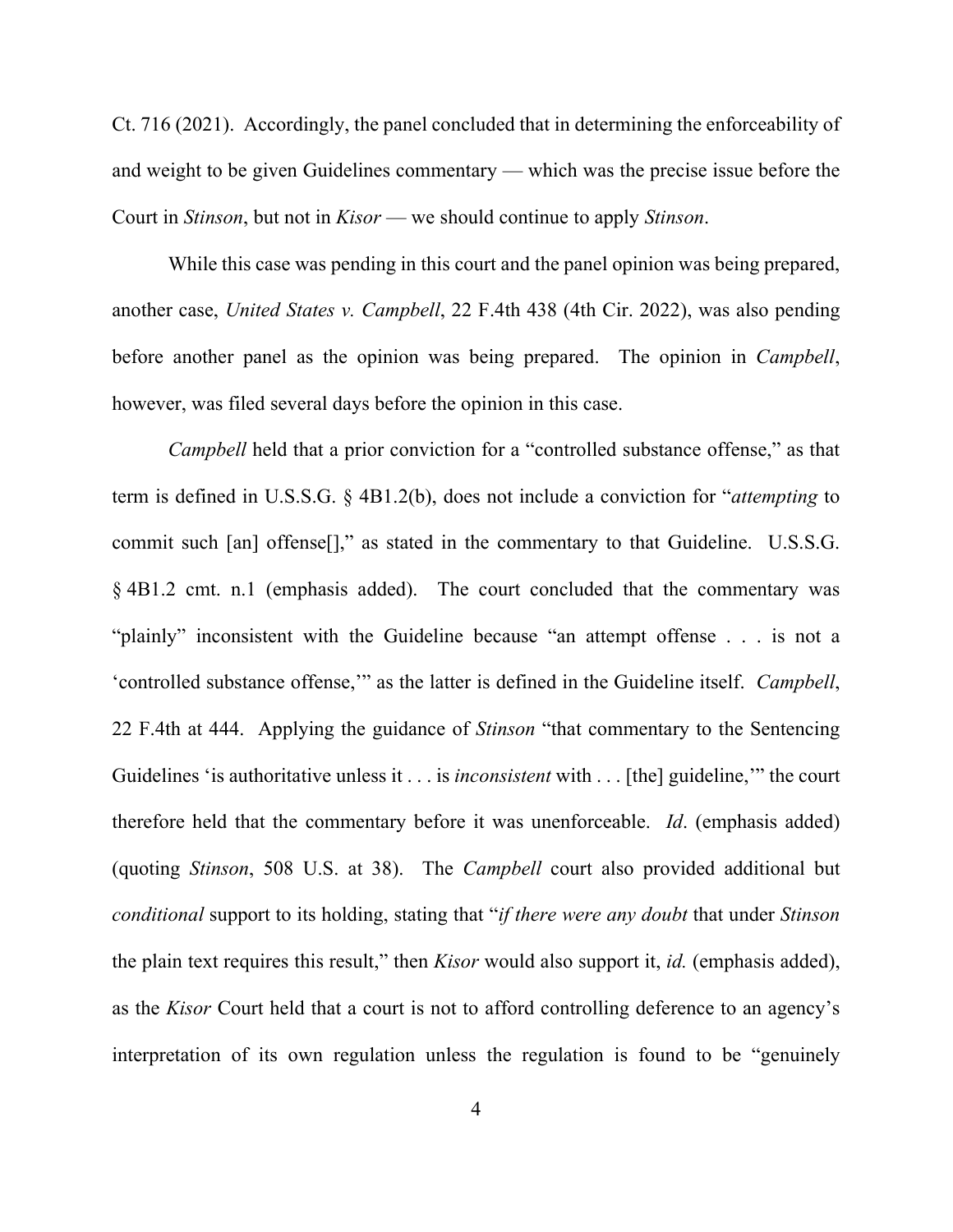ambiguous after exhausting all the traditional tools of construction," *id*. at 445 (cleaned up) (quoting *Kisor*, 139 S. Ct. at 2415). Considering those traditional tools, the *Campbell* court found that the Guideline unambiguously excluded attempt offenses. *Id*. As a result, there was no need to explore the conflict between *Stinson* and *Kisor*, and it was not explored.

In his dissent from the panel opinion in this case, Judge King stated,

The legal analysis of the panel majority in this case conflicts with the *Campbell* precedent in concluding that the Supreme Court's decision in *Kisor v. Wilkie*, 139 S. Ct. 2400 (2019), is inapplicable. Crucially, no panel of this Court is entitled to *circumscribe or undermine* an earlier panel decision. *See McMellon v. United States*, 387 F.3d 329, 333 (4th Cir. 2004) (en banc).

23 F.4th 347, 359 (4th Cir. 2022) (King, J., dissenting in part and concurring in the judgment) (emphasis added). The *McMellon* court, however, held more narrowly that "when there is an *irreconcilable conflict* between opinions issued by three-judge panels of this court, the first case to decide the issue is the one that must be followed, unless and until it is overruled by this court sitting *en banc* or by the Supreme Court." 387 F.3d at 334 (emphasis added).

While there is some tension between the analyses in the two opinions relating to the reach of *Kisor*, there is a legitimate question about whether the panel opinion here is in "irreconcilable conflict" with *Campbell*. *Campbell*, after all, relied *only* on *Stinson* for its holding — reasoning that its conclusion was "require[d]" by *Stinson*, 22 F.4th at 444 — as did the panel in this case, and *Campbell*'s discussion of *Kisor* was not only conditional but was given because *Kisor*'s application would lead to the same result. *Campbell* did not address, nor did it need to address, the tension between *Stinson* and *Kisor*, even as it relied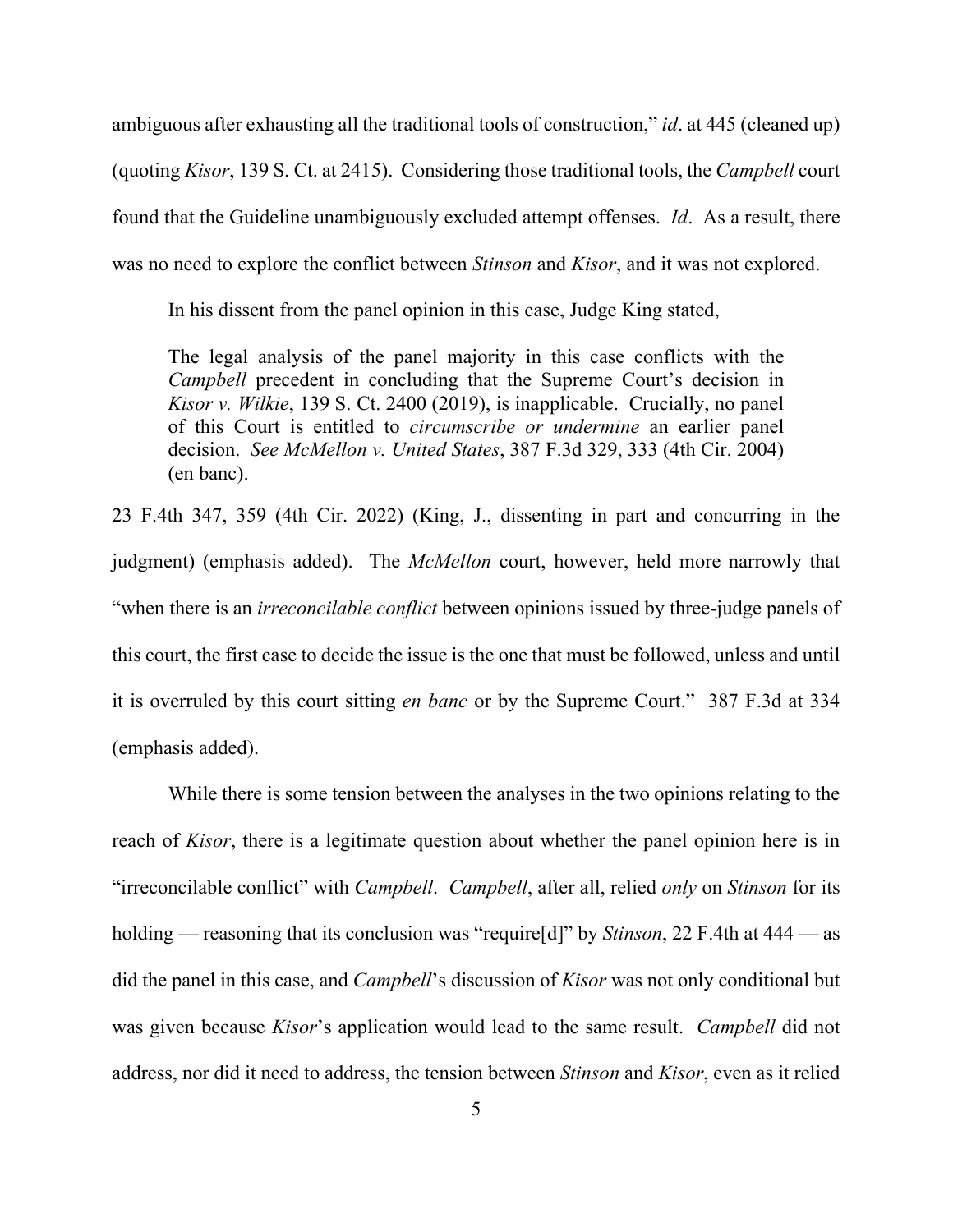on *Stinson*. In this case, the panel did explore the tension, holding that *Stinson* continues to apply.

I submit therefore that whether there is an irreconcilable conflict between this case and *Campbell* is both an open and a debatable question, as it does not appear that resolution of the tension would alter the outcomes, as both cases applied *Stinson*. Thus, the tension between this case and *Campbell* would be better addressed in a future case where the issue becomes meaningful to that case's disposition. In the meantime, we would welcome the Supreme Court's advice on whether *Stinson* or *Kisor* controls the enforceability of and weight to be given Guidelines commentary, an issue that could have far-reaching results. But for now, I believe it wise to postpone addressing the issue until it is presented to us directly in a future case. Therefore, I vote against rehearing this case en banc.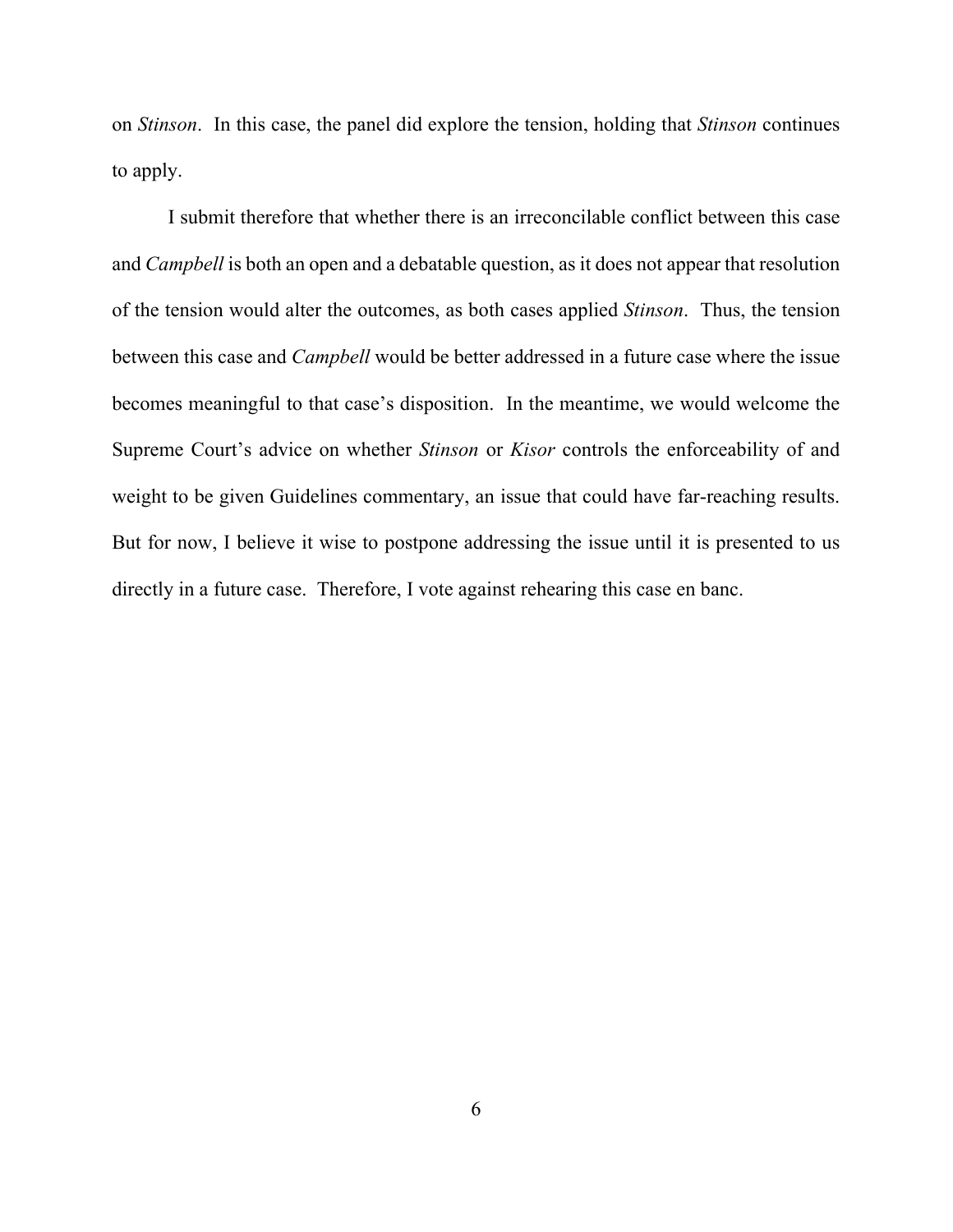DIANA GRIBBON MOTZ, Circuit Judge, with whom Judges KING, WYNN and THACKER join, dissenting from the denial of rehearing en banc and voting to grant rehearing en banc:

I respectfully dissent from the denial of rehearing en banc and vote to grant rehearing en banc. As Judge King correctly noted in his dissent from the panel opinion, a central holding in this case — that *Kisor v. Wilkie*, 139 S. Ct. 2400 (2019), does not apply to the Sentencing Guidelines' Commentary — directly conflicts with an earlier panel opinion of our court, *United States v. Campbell*, 22 F.4th 438 (4th Cir. 2022). I continue to believe that *Campbell* was correctly decided, but merits aside, resolving intra-circuit conflicts is a quintessentially proper basis for en banc rehearing. *See* Fed. R. App. P.  $35(b)(1)(A)$ . I fear the court's failure to resolve this conflict now risks stoking confusion over the state of our precedent.

Absent resolution via en banc rehearing, it is worth remembering that the en banc court (with only a single judge dissenting on the question) has long expressly held that "[w]hen published panel opinions are in direct conflict on a given *issue*, the earliest opinion controls, unless the prior opinion has been overruled by an intervening opinion from this court sitting en banc or the Supreme Court." *McMellon v. United States*, 387 F.3d 329, 333 (4th Cir. 2004) (en banc) (emphasis added). That remains the law. *See, e.g.*, *United States v. Runyon*, 994 F.3d 192, 201 (4th Cir. 2021) (Niemeyer, J.) (relying on *McMellon*  to reject litigant's request to overturn panel precedent).

7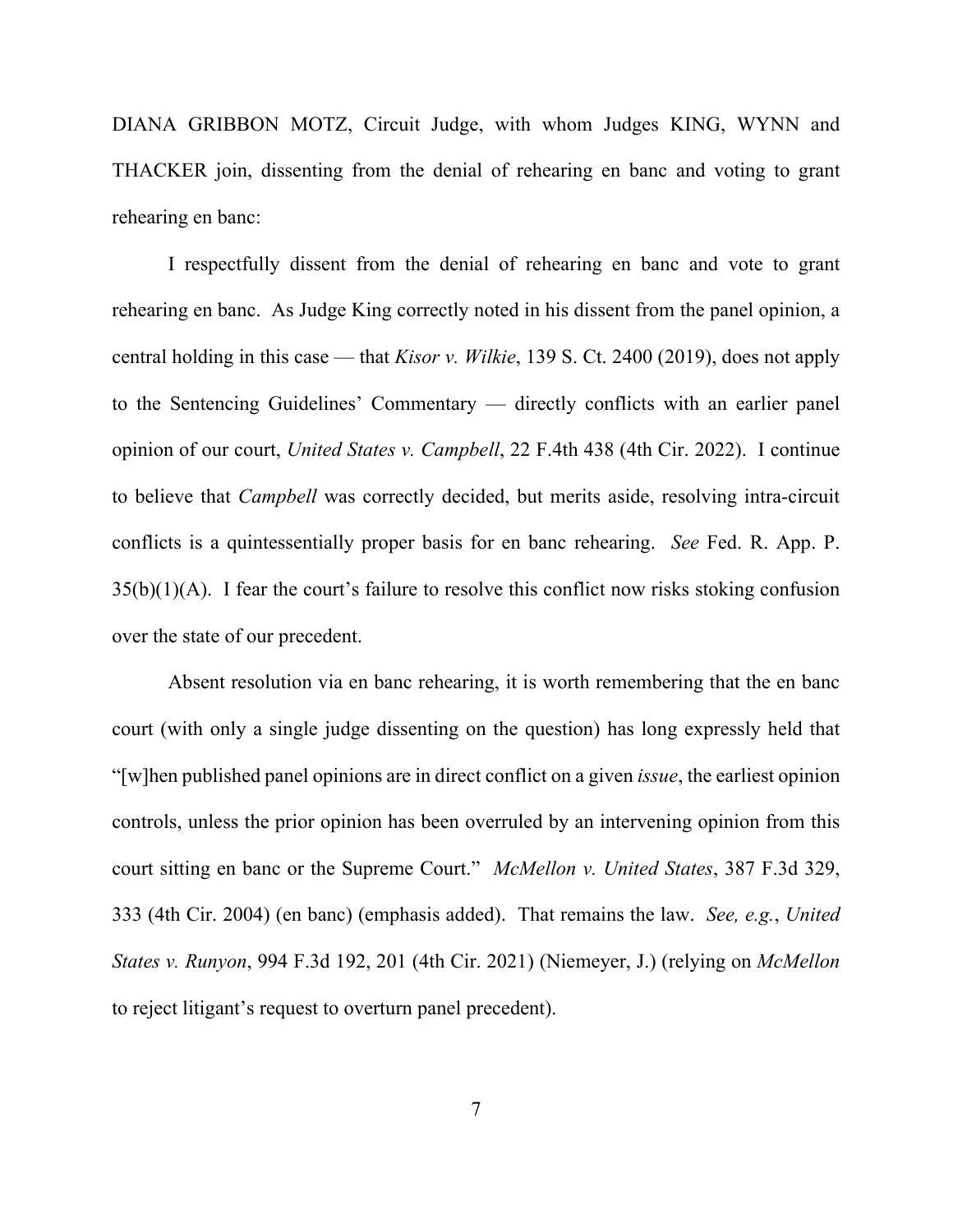*Campbell* was argued, decided, and published before *Moses*. The two cases are in direct and irreconcilable conflict on a given issue, *i.e.*, whether *Kisor* applies to the Commentary to the Sentencing Guidelines.<sup>[1](#page-7-0)</sup> Compare Campbell, 22 F.4th at 444 (holding that *Kisor v. Wilkie* applies to the Commentary), *with Moses*, 23 F.4th at 349 ("*Stinson*  continues to apply unaltered by *Kisor*."). And contrary to Judge Niemeyer's suggestion that *Campbell*'s discussion of *Kisor* is dicta; in fact *Campbell*'s discussion of *Kisor* is an alternative holding. *See Campbell*, 22 F.4th at 444 (noting that if there is "doubt" as to the correctness of our holding "under *Stinson*," *Kisor* "renders this conclusion indisputable."). "[A]lternative holdings are not dicta." *Gestamp South Carolina, LLC v. NLRB*, 769 F.3d 254, 262 n.4 (4th Cir. 2014). Thus, under our well-established *en banc* precedent in *McMellon*, unless and until the Supreme Court or this court sitting en banc say otherwise, the panel opinion in the case that is first argued, decided, and published controls. *Campbell*  is that opinion.

<span id="page-7-0"></span><sup>1</sup> Judge Niemeyer places great emphasis on *McMellon*'s use of the word "irreconcilable." *See ante* at \*5. A glance at *McMellon* reveals that we there used "irreconcilable conflict" and "direct conflict" interchangeably. *See* 387 F.3d at 333–34. In any case, it is quite clear that *Campbell* and *Moses* are directly and irreconcilably in conflict on an issue at the heart of each case.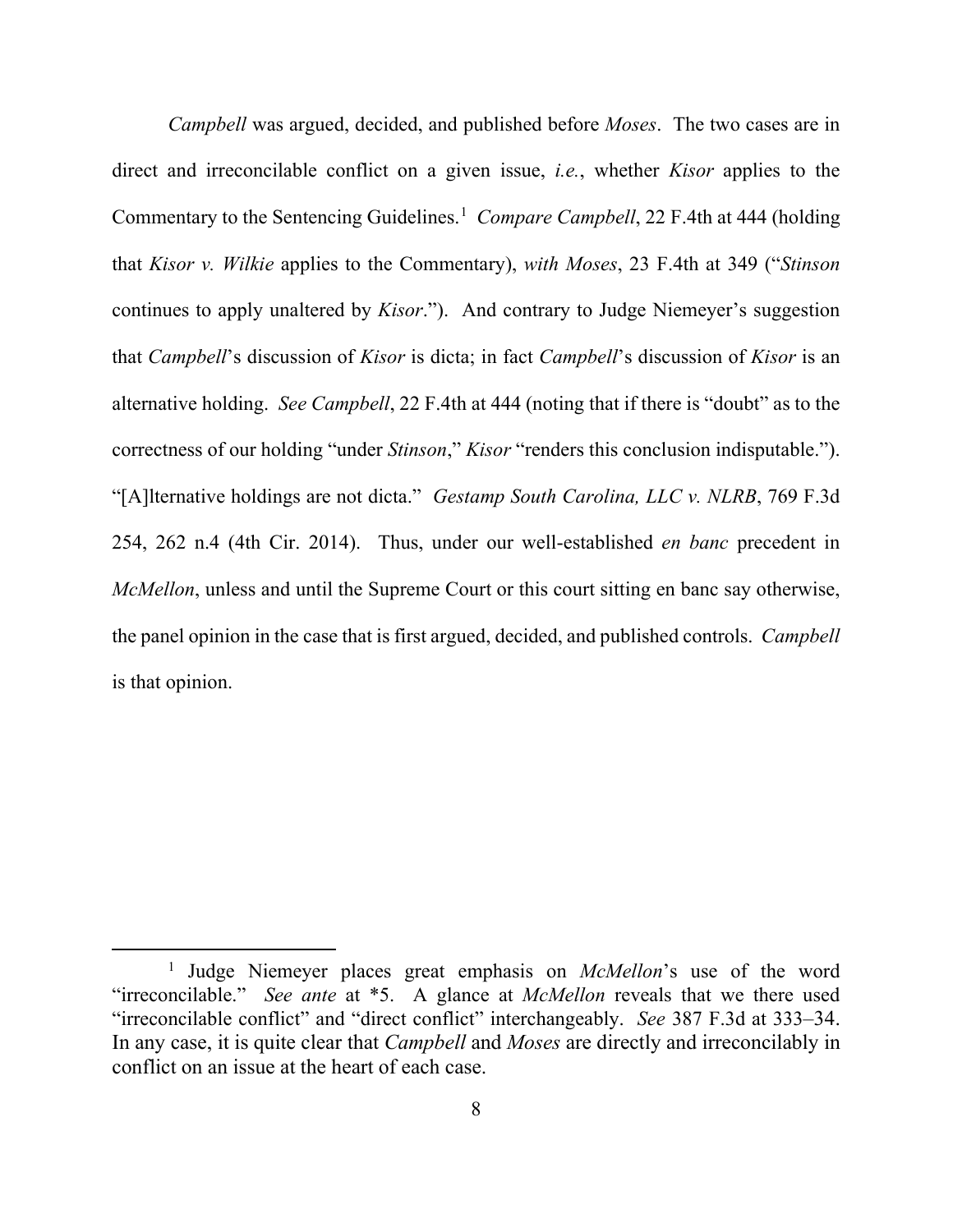WYNN, Circuit Judge, with whom Judges MOTZ, KING, and THACKER join, voting to grant rehearing en banc:<sup>[1](#page-8-0)</sup>

To the extent that there is an irreconcilable conflict between our opinions in *United States v. Campbell*, 22 F.4th 438 (4th Cir. 2022), and *United States v. Moses*, 23 F.4th 347 (4th Cir. 2022), we all agree that *Campbell*, as the earlier published opinion, must control. *See McMellon v. United States*, 387 F.3d 329, 333 (4th Cir. 2004) (en banc) ("When published panel opinions are in direct conflict on a given issue, the earliest opinion controls, unless the prior opinion has been overruled by an intervening opinion from this court sitting *en banc* or the Supreme Court.").

Our disagreement stems over the proper use of Federal Rule of Appellate Procedure 35. That rule could not be clearer: an en banc hearing is "not favored and ordinarily will not be ordered *unless*" "en banc consideration is necessary to secure or maintain uniformity of the court's decisions" or "the proceeding involves a question of exceptional importance." Fed. R. App. P. 35(a) (emphasis added). Both factors are unquestionably present in the instant case.

To start, the majority opinion in *Moses*—decided January 19, 2022—flatly contradicts our earlier circuit precedent in *Campbell*—decided January 7, 2022. In

<span id="page-8-0"></span><sup>1</sup> A majority of this Court's fourteen active judges vote to summarily deny, *without opinion*, to rehear this matter en banc. The one opinion expressing the reasons of a single judge for denying en banc rehearing and the two opinions expressing the reasons of four judges to grant en banc review represent only the views of those judges. In short, nine of the fourteen voting judges offer no opinion regarding why they voted to deny or grant rehearing en banc.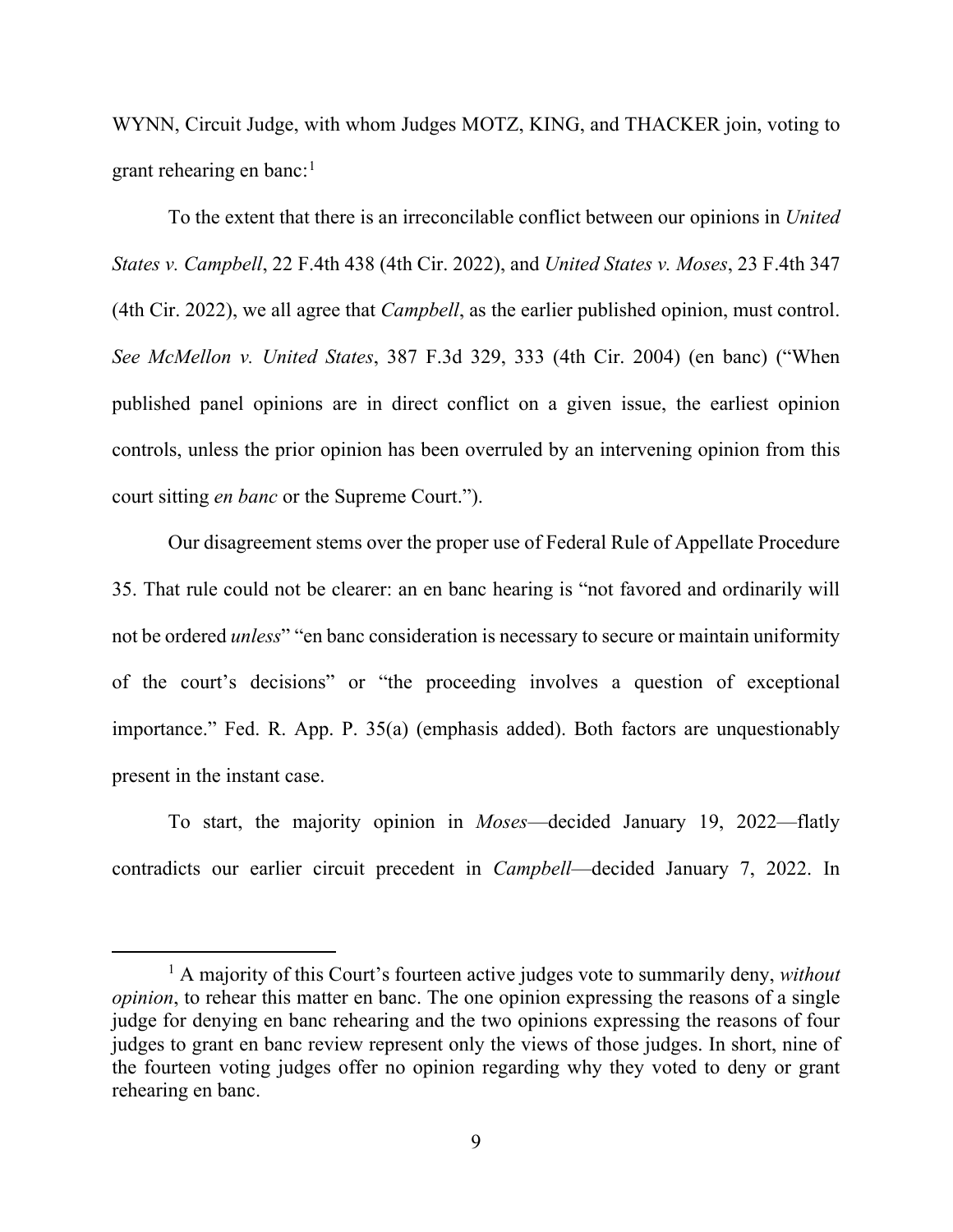*Campbell*, the three-judge panel, consisting of Chief Judge Gregory, Judge Motz, and Judge Thacker, unanimously held that the framework articulated in *Kisor v. Wilkie*, 139 S. Ct. 2400 (2019), applies to the Sentencing Commission's commentary to the Sentencing Guidelines. 22 F.4th at 444–47. A mere twelve days later, the two-judge majority in *Moses*, consisting of Judge Niemeyer and District Judge Cullen (sitting by designation), issued an opinion stating that the *Kisor* framework was *in*applicable to the Guidelines commentary.[2](#page-9-0) 23 F.4th at 349. That is an undeniable—and irreconcilable—conflict.

But despite the clear contradiction with *Campbell*, the *Moses* majority, over the protestations of Judge King in dissent, did not even deign to mention *Campbell*, much less distinguish it (because it couldn't).

Due to that clear conflict, *Campbell* must control as the earlier published opinion. *See McMellon*, 387 F.3d at 333. But that settled rule did not stop the *Moses* majority from blatantly contradicting *Campbell* a mere twelve days after it was issued—even though the *Moses* dissent alerted the majority to the conflict and spelled out the earliest-publishedopinion rule. *See Moses*, 23 F.4th at 359–60 (King, J., dissenting in part). And if that wellsettled rule can be so casually—and apparently knowingly—ignored, then what's to stop

<span id="page-9-0"></span><sup>2</sup> The *Moses* majority reached this conclusion even though both parties in that case agreed that *Kisor does* apply to the Guidelines commentary. *See* Response Br. at 14–15; Reply Br. at 1–2. And in doing so, it candidly acknowledged that its holding departed from those of other circuits. *Compare Moses*, 23 F.4th at 349, *with United States v. Nasir*, 17 F.4th 459, 469–72 (3d Cir. 2021) (en banc) (reaching the opposite conclusion of *Moses*), *and United States v. Riccardi*, 989 F.3d 476, 484–86 (6th Cir. 2021) (same).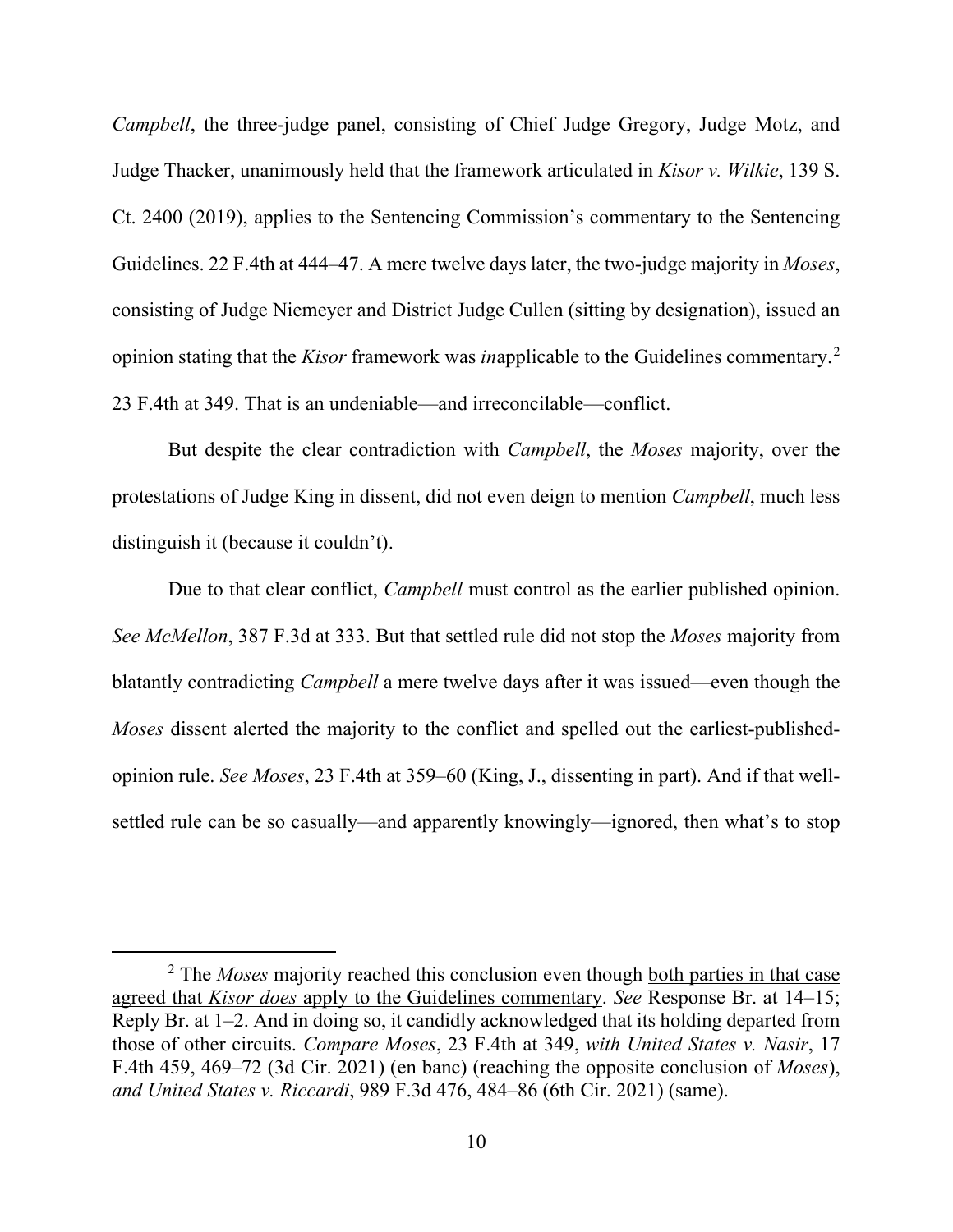future panels from doing precisely the same? Especially when the full Court is evidently unwilling to correct such an overreach?

Judge Niemeyer, writing in support of the denial of rehearing en banc, suggests that no such overreach occurred here. He opines that while there is "some tension" between *Campbell* and *Moses*, *Campbell*'s discussion of *Kisor* was "only conditional" and *Campbell* failed to address, "nor did it need to address, the tension between *Stinson* and *Kisor*." Niemeyer Op. at 5. In other words, Judge Niemeyer is suggesting that *Campbell*'s discussion of *Kisor* is dicta, so *McMellon*'s earliest-published-opinion rule does not apply here.

If that is true, it is hard to understand why the *Moses* majority did not address it in their opinion. Surely that discussion would have been helpful to future panels and litigants, especially if, as Judge Niemeyer acknowledges, there is "some tension" between the two opinions. *Id.* at 5. It is also not clear why Judge Niemeyer's critique of *Campbell*—that it did not need to address the applicability of *Kisor* at all—does not apply with even greater force to his majority opinion in *Moses*. After all, both parties in *Moses agreed* that *Kisor* applied to the Guidelines commentary. *See* Response Br. at 14–15; Reply Br. at 1–2.

At any rate, *Campbell*'s analysis of *Kisor* is hardly dicta. *Campbell* spends nearly four pages discussing the impact of *Kisor* on the question at issue. *See* 22 F.4th at 444–47. It does not, as Judge Niemeyer suggests, "rel[y] *only* on *Stinson* for its holding." Niemeyer Op. at 5. Rather, it expressly relies on *Kisor* to hammer home its conclusion. *See Campbell*, 22 F.4th at 444–45 (stating that *Kisor* "renders [the Court's] conclusion indisputable"). So,

11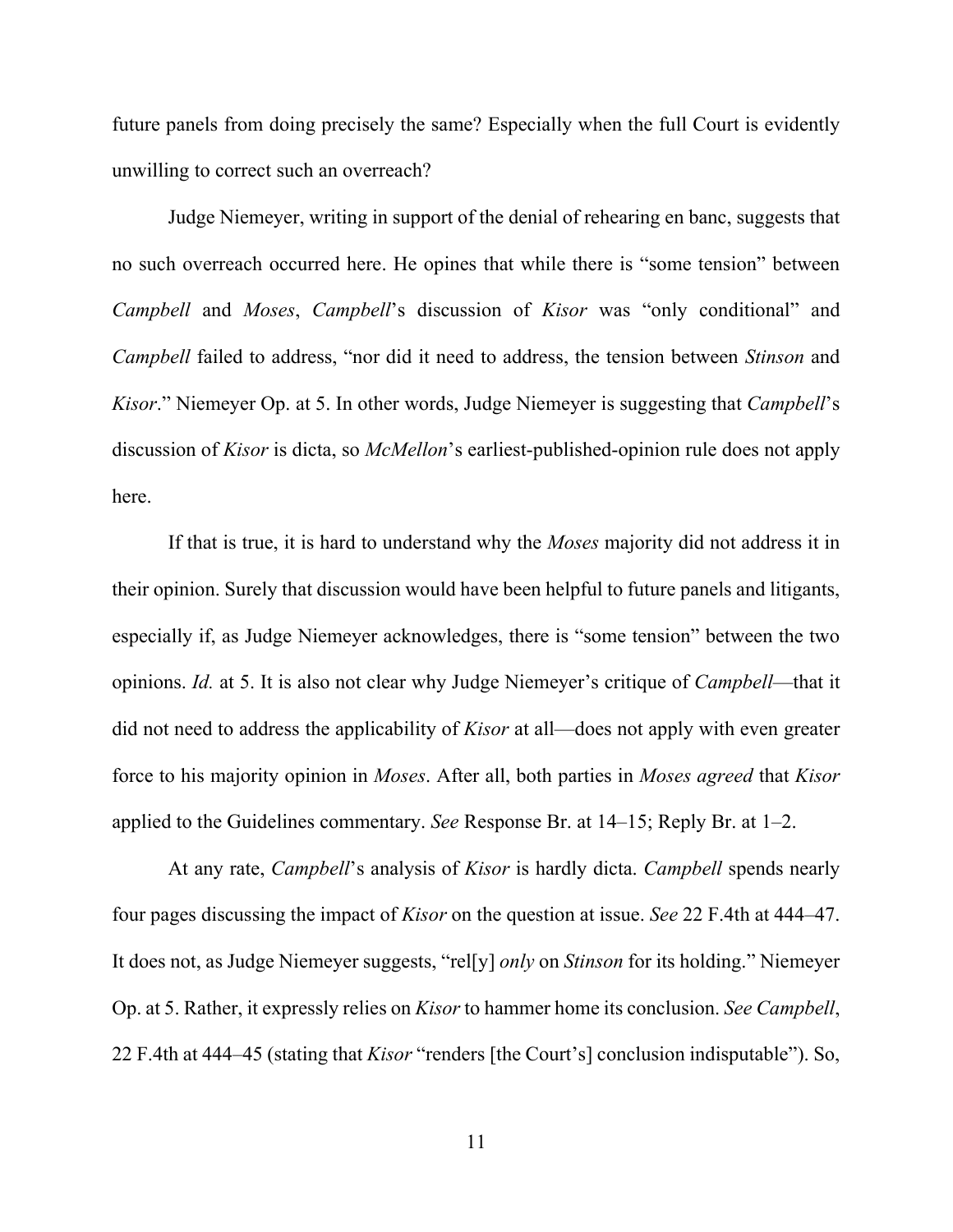*Campbell*'s repeated citations to *Kisor* are hardly unnecessary flourishes; they are key analytical building blocks that support its overall conclusion.

The fact that at least four judges of this Court unequivocally believe that *Campbell* controls, while Judge Niemeyer alone seems to believe that *Moses* should control, highlights the need for en banc review. *Compare* Motz Op. (joined by Judges King, Wynn, and Thacker), *and* Wynn Op. (joined by Judges Motz, King, and Thacker), *with* Niemeyer Op. If we are confused about which rule applies, how can we expect litigants to know better?

In fact, there is evidence that *Moses* is already confusing lawmakers and the public. *See* Michael Garcia, Cong. Rsch. Serv., LSB10690, *Congressional Court Watcher: Recent Appellate Decisions of Interest to Lawmakers (Jan. 17–Jan. 23, 2022)* (informing Congress, incorrectly, that *Moses* created a circuit split on the applicability of *Kisor* to the Guidelines commentary, when it could do no such thing due to *Campbell*); Bernie Pazanowski, *Long Sentence Upheld Despite Challenge to Guidelines Commentary*, Bloomberg Law (Jan. 19, 2022) (also erroneously reporting that *Moses* created a circuit split). Our failure to resolve this confusion can only undermine the rule of law and destabilize our circuit precedent.

Today's failure to act also makes little sense as a matter of best practice. After all, a careful gardener does not allow weeds to grow unchecked, trusting that they will be shaded out by her taller, earlier-planted sprouts; she removes the weeds before they can threaten the health of the plants she is trying to cultivate. *Cf. McMellon*, 387 F.3d at 334 & n.2 (recognizing that while "the first case to decide the issue is the one that must be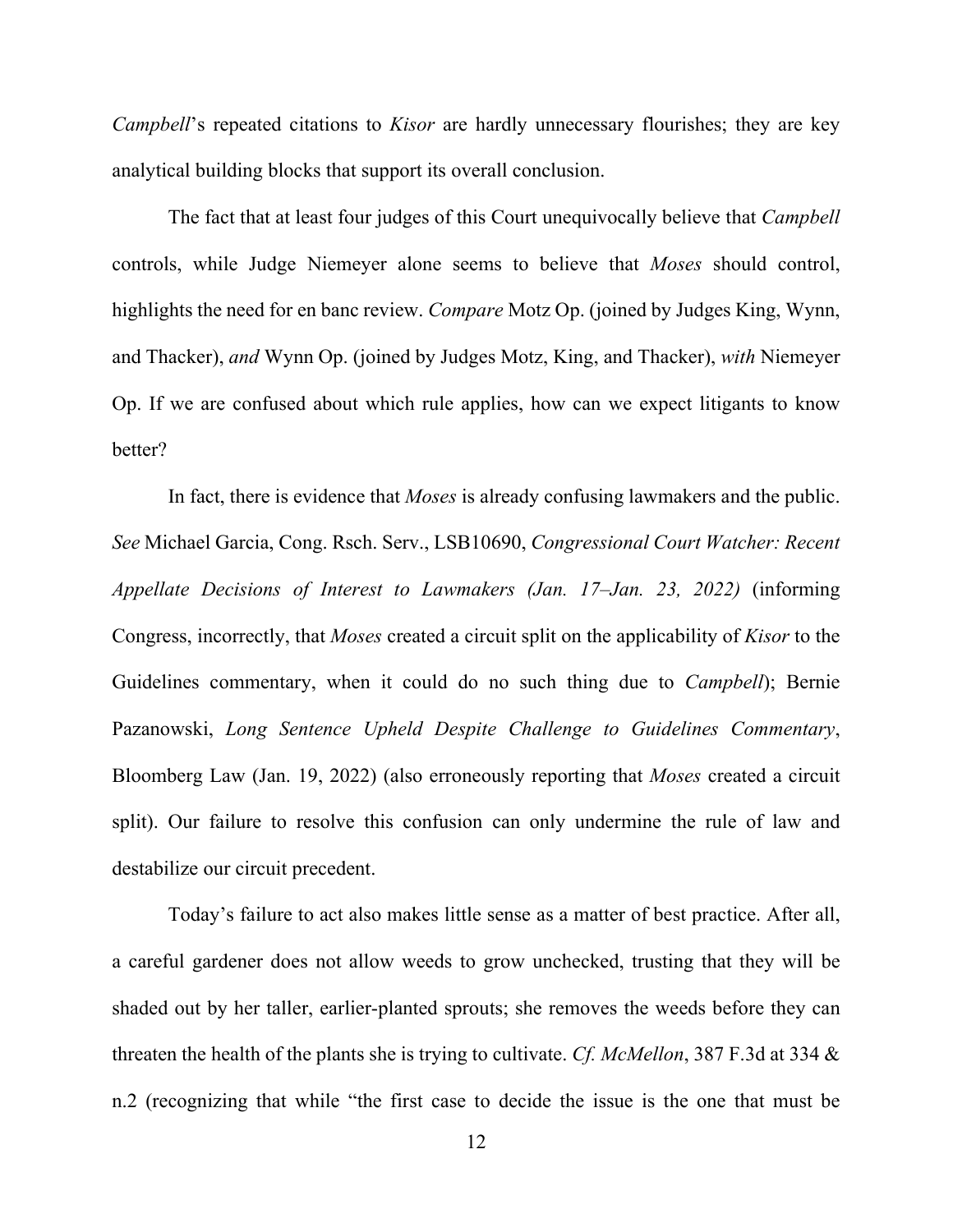followed," an en banc rehearing can provide an avenue to "more quickly resolve" an "intracircuit conflict" when a later-decided case fails to follow earlier precedent); *id.* at 354 (Niemeyer, J., dissenting in part) (rejecting the en banc majority's earliest-publishedopinion rule in part because "we can always resolve intra-circuit splits by *en banc* rehearings").

Judge Niemeyer suggests that any weed pulling here would be premature. Rather, he contends, it would be "wise to postpone addressing the [tension between *Stinson* and *Kisor*] until it is presented to us directly in a *future* case." Niemeyer Op. at 6 (emphasis added). However, Judge Niemeyer also notes that the tension between *Stinson* and *Kisor* is the very "root of *this* case." *Id.* at 3 (emphasis added). If that's true, *Moses* would seem to be the perfect vehicle to address the tension he is concerned about in an en banc rehearing.

A proactive approach seems especially wise here, where the present case involves an issue of exceptional importance. *Moses* did not just purport to interpret a single subsection of the Guidelines commentary. Rather, it attempted to craft a meta-rule that would govern our interpretation of the commentary writ large. *See Moses*, 23 F.4th at 352. Because the Guidelines commentary plays a key role in criminal sentencing, *Moses*'s putative rule could impact hundreds, if not thousands, of cases in the Fourth Circuit.

Sheer numbers aside, Rule 35 also explains that a "proceeding presents a question of exceptional importance if it involves an issue on which the panel decision conflicts with the authoritative decisions of other United States Courts of Appeals that have addressed the issue." Fed. R. App. P. 35(b)(1)(B). And *Moses* frankly acknowledged that its holding